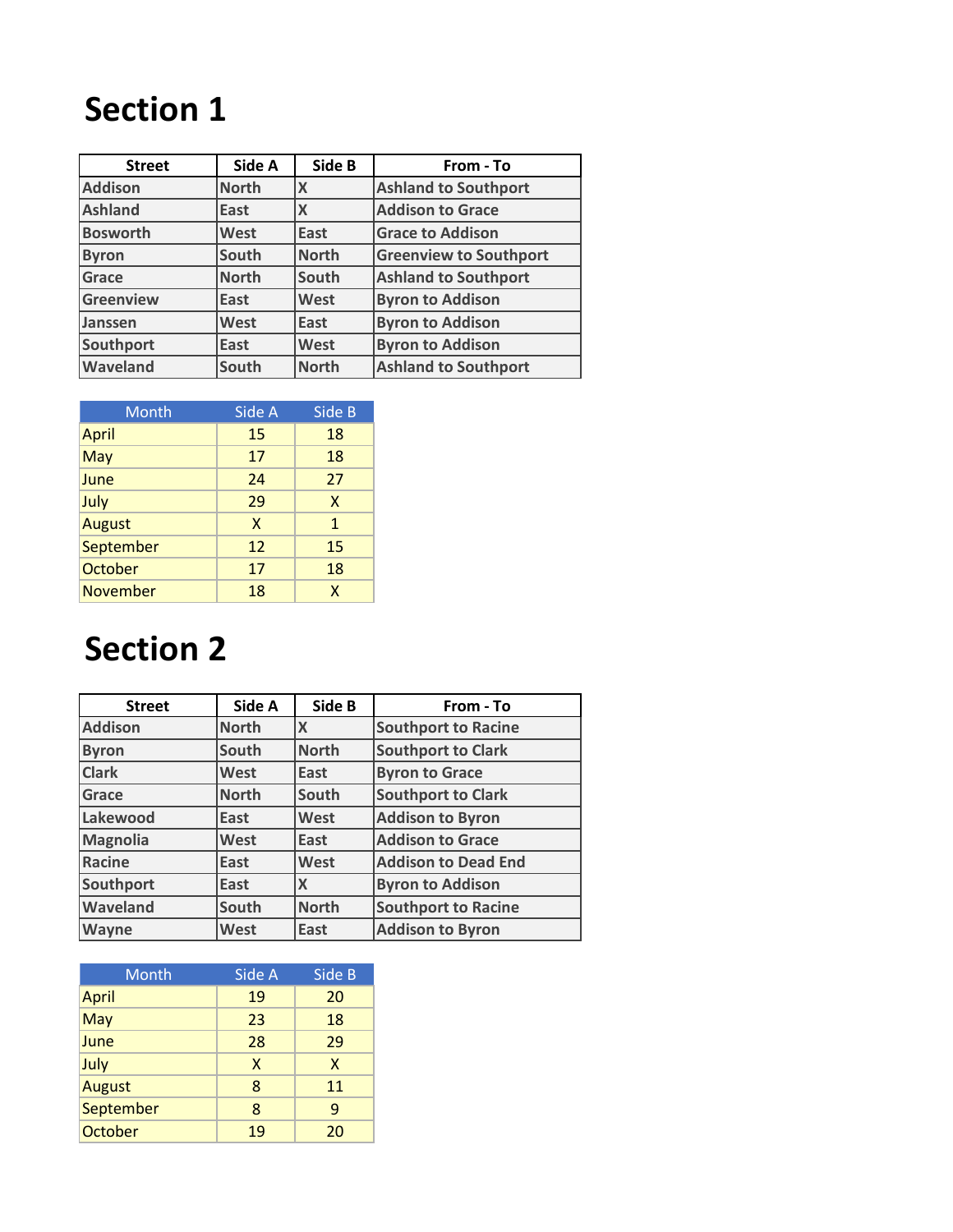| <b>Street</b>    | Side A       | Side B       | From - To                  |
|------------------|--------------|--------------|----------------------------|
| <b>Addison</b>   | <b>North</b> | $\mathsf{x}$ | <b>Racine to Halsted</b>   |
| <b>Clark</b>     | West         | East         | <b>Clark to Addison</b>    |
| <b>Clifton</b>   | East         | West         | <b>Waveland to Grace</b>   |
| Fremont          | West         | East         | <b>Addison to Waveland</b> |
| Grace            | South        | <b>North</b> | <b>Clark to Fremont</b>    |
| <b>Kenmore</b>   | East         | West         | <b>Waveland to Grace</b>   |
| Patterson        | <b>North</b> | South        | <b>Racine to Clark</b>     |
| <b>Seminary</b>  | West         | East         | <b>Waveland to Grace</b>   |
| <b>Sheffield</b> | West         | East         | <b>Addison to Grace</b>    |
| Waveland         | <b>North</b> | South        | <b>Racine to Fremont</b>   |
| Wilton           | East         | <b>West</b>  | <b>Addison to Grace</b>    |

| Month           | Side A       | Side B |
|-----------------|--------------|--------|
| April           | 25           | 26     |
| May             | 25           | 26     |
| June            | 30           | X      |
| July            | X            | 8      |
| <b>August</b>   | 12           | 15     |
| September       | 20           | 21     |
| October         | 21           | 24     |
| <b>November</b> | $\mathsf{x}$ | X      |

| <b>Street</b>    | Side A       | Side B       | From - To                |
|------------------|--------------|--------------|--------------------------|
| Greenview        | East         | West         | <b>Roscoe to Belmont</b> |
| <b>Henderson</b> | South        | <b>North</b> | <b>Ashland to Racine</b> |
| Lakewood         | West         | East         | <b>Roscoe to Belmont</b> |
| <b>Melrose</b>   | South        | <b>North</b> | <b>Ashland to Racine</b> |
| <b>School</b>    | <b>North</b> | <b>South</b> | <b>Ashland to Racine</b> |
| Southport        | East         | West         | <b>Roscoe to Belmont</b> |
| <b>Ashland</b>   |              | <b>East</b>  | <b>Belmont to Roscoe</b> |

| Month        | Side A | Side B |
|--------------|--------|--------|
| <b>April</b> | 4      | 8      |
| May          | 13     | 16     |
| June         | 17     | 21     |
| July         | 25     | 26     |
| August       | 26     | 29     |
| September    | 30     | x      |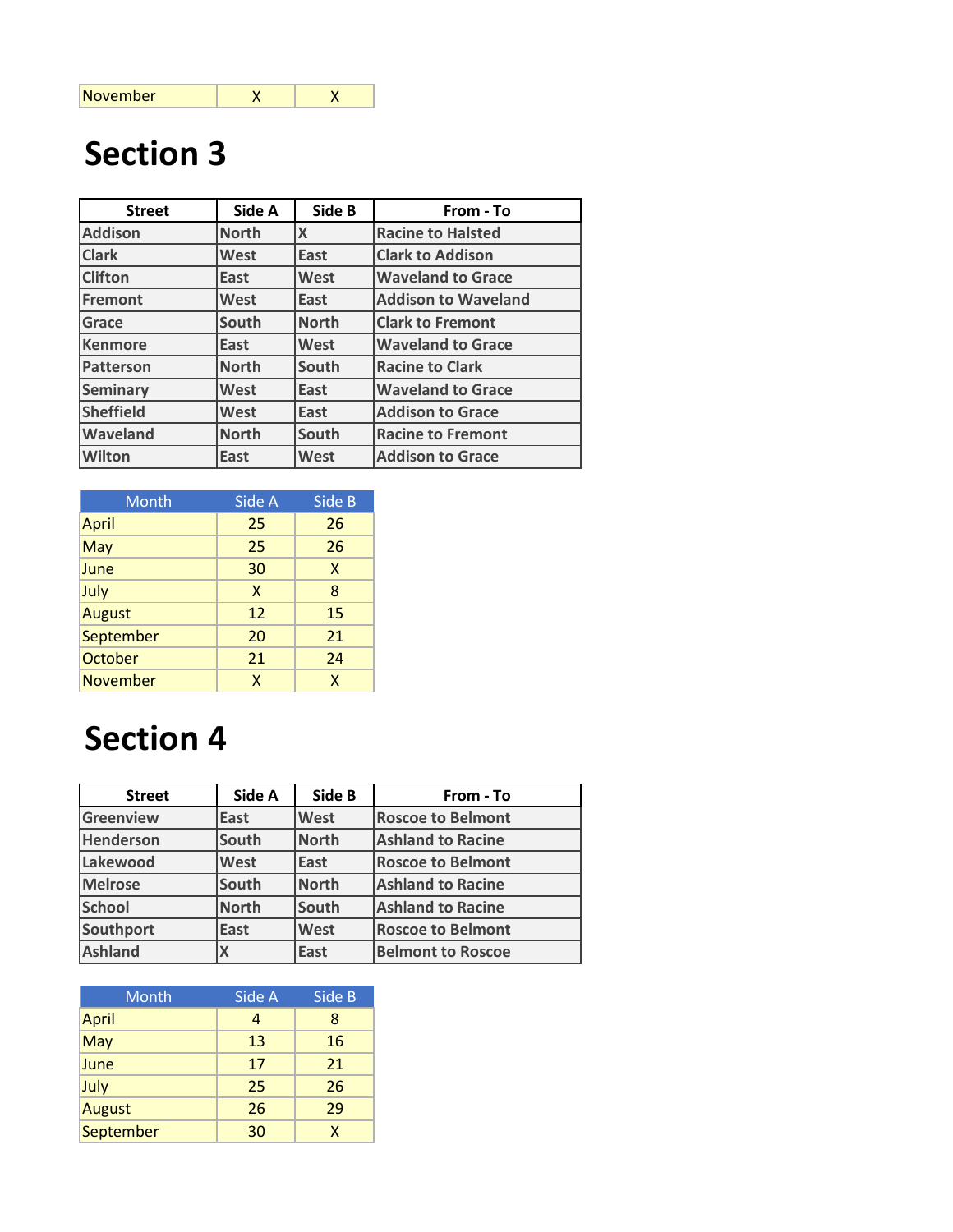| October  |  |
|----------|--|
| November |  |

| <b>Street</b>    | Side A       | Side B       | From - To                  |
|------------------|--------------|--------------|----------------------------|
| <b>Clark</b>     | West         | East         | <b>Addison to Roscoe</b>   |
| Cornelia         | <b>North</b> | South        | <b>Racine to Halsted</b>   |
| Eddy             | South        | <b>North</b> | <b>Racine to Clark</b>     |
| Fremont          | West         | East         | <b>Addison to Cornelia</b> |
| <b>Newport</b>   | South        | <b>North</b> | <b>Racine to Halsted</b>   |
| <b>Racine</b>    | East         | West         | <b>Addison to Roscoe</b>   |
| Reta             | East         | West         | <b>Addison to Cornelia</b> |
| <b>Roscoe</b>    | <b>North</b> | South        | <b>Racine to Halsted</b>   |
| <b>Seminary</b>  | West         | East         | <b>Eddy to Roscoe</b>      |
| <b>Sheffield</b> | West         | East         | <b>Addison to Roscoe</b>   |
| <b>Wilton</b>    | East         | West         | <b>Addison to Cornelia</b> |

| Month           | Side A | Side B |
|-----------------|--------|--------|
| April           | 21     | 22     |
| May             | 27     | 31     |
| June            | X      | X      |
| July            | 11     | 14     |
| <b>August</b>   | 16     | 17     |
| September       | 16     | 19     |
| October         | 25     | 26     |
| <b>November</b> | X      | X      |

| <b>Street</b>     | Side A       | Side B       | From - To                |
|-------------------|--------------|--------------|--------------------------|
| <b>Aldine</b>     | South        | <b>North</b> | <b>Clark to Halsted</b>  |
| <b>Buckingham</b> | <b>North</b> | South        | <b>Clark to Halsted</b>  |
| <b>Clark</b>      | East         | West         | <b>Belmont to Roscoe</b> |
| <b>Clifton</b>    | West         | East         | <b>Belmont to Roscoe</b> |
| <b>Dayton</b>     | East         | <b>West</b>  | <b>Belmont to Aldine</b> |
| <b>Kenmore</b>    | West         | East         | <b>Belmont to Roscoe</b> |
| Racine            | East         | West         | <b>Belmont to Roscoe</b> |
| <b>School</b>     | South        | <b>North</b> | <b>Racine and Clark</b>  |
| <b>Seminary</b>   | East         | West         | <b>Belmont to Roscoe</b> |
| <b>Sheffield</b>  | East         | West         | <b>Belmont to Roscoe</b> |
| <b>Wilton</b>     | <b>West</b>  | East         | <b>Belmont to School</b> |

| Month | Side A | Side B |
|-------|--------|--------|
| April |        | 28     |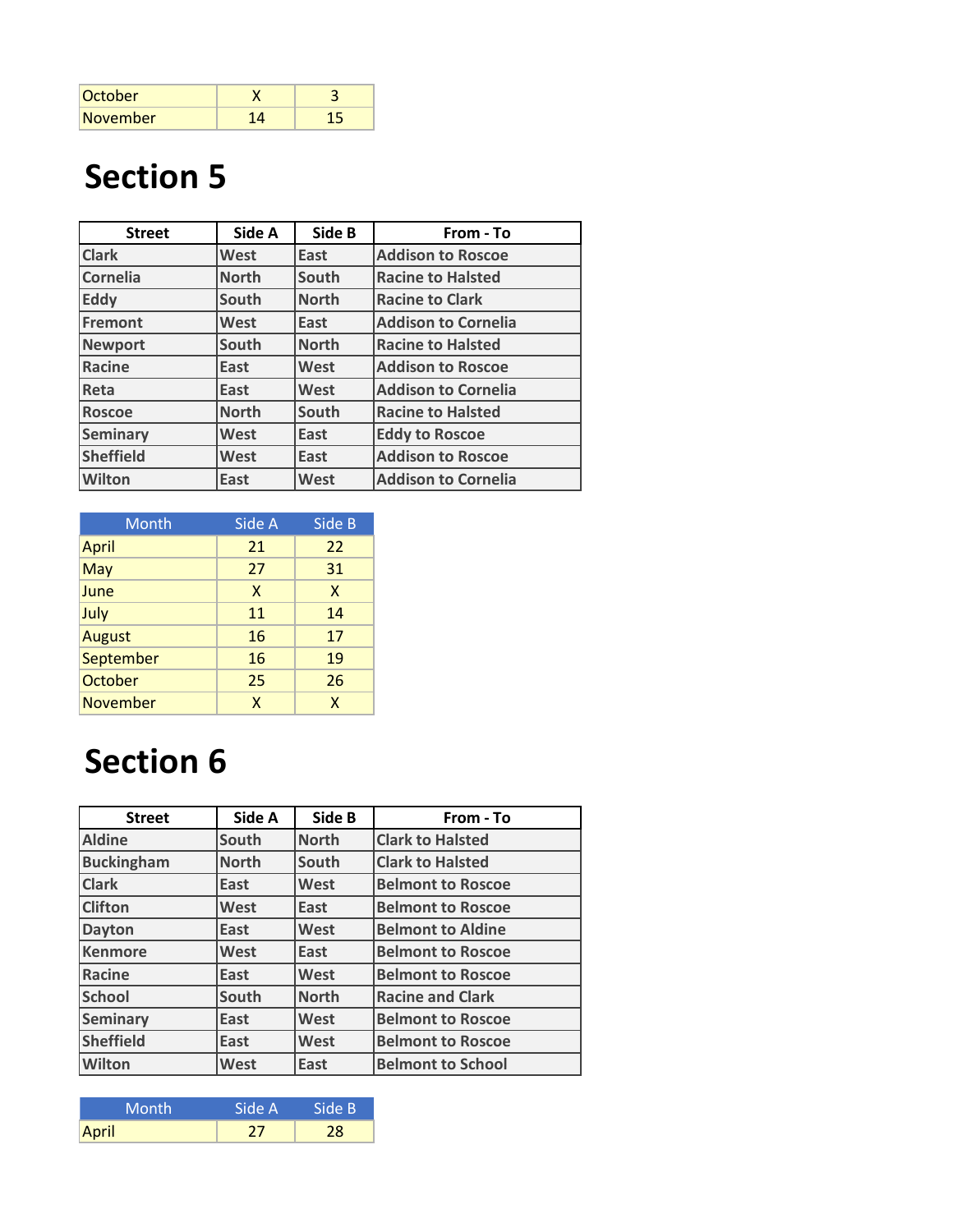| May             | X  | X  |
|-----------------|----|----|
| June            | 6  | 9  |
| July            | 15 | 18 |
| <b>August</b>   | 18 | 19 |
| September       | 22 | 23 |
| October         | 27 | 28 |
| <b>November</b> | X  | X  |

| <b>Street</b>           | Side A       | Side B       | From - To                  |
|-------------------------|--------------|--------------|----------------------------|
| <b>Aldine</b>           | <b>North</b> | South        | <b>Halsted to LSD</b>      |
| <b>Belmont</b>          | <b>North</b> | X            | <b>Halsted to LSD</b>      |
| <b>Buckingham</b>       | South        | <b>North</b> | <b>Halsted to Broadway</b> |
| <b>Elain Place</b>      | <b>West</b>  | East         | <b>Roscoe to Cornelia</b>  |
| <b>Hawthorne</b>        | South        | <b>North</b> | <b>Broadway to LSD</b>     |
| <b>Lake Shore Drive</b> | East         | West         | <b>Belmont to Cornelia</b> |
| Melrose                 | South        | <b>North</b> | <b>Halsted to LSD</b>      |
| <b>Roscoe</b>           | <b>North</b> | South        | <b>Halsted to LSD</b>      |
| <b>Stratford</b>        | X            | South        | <b>Broadway to LSD</b>     |
| <b>Cornelia</b>         | X            | South        | <b>Halsted to Broadway</b> |

| Month           | Side A | Side B |
|-----------------|--------|--------|
| April           | 12     | 13     |
| May             | 10     | 11     |
| June            | 14     | 8      |
| July            | 12     | 13     |
| <b>August</b>   | 9      | 10     |
| September       | 13     | 14     |
| October         | 11     | 12     |
| <b>November</b> | 8      | q      |

| <b>Street</b>    | Side A       | Side B       | From - To                    |
|------------------|--------------|--------------|------------------------------|
| <b>Barry</b>     | South        | <b>North</b> | <b>Sheffield to Racine</b>   |
| <b>Clifton</b>   | <b>West</b>  | East         | <b>Belmont to Wellington</b> |
| <b>Diversey</b>  | <b>North</b> | X            | <b>Sheffield to Racine</b>   |
| George           | <b>North</b> | South        | <b>Sheffield to Racine</b>   |
| <b>Kenmore</b>   | <b>West</b>  | East         | <b>Belmont to Wellington</b> |
| <b>Oakdale</b>   | South        | <b>North</b> | <b>Sheffield to Racine</b>   |
| <b>Racine</b>    | East         | X            | <b>Belmont to Diversey</b>   |
| <b>Seminary</b>  | East         | West         | <b>Belmont to Diversey</b>   |
| <b>Sheffiled</b> | <b>West</b>  | X            | <b>Belmont to Diversey</b>   |
| Wellington       | <b>North</b> | South        | <b>Sheffield to Racine</b>   |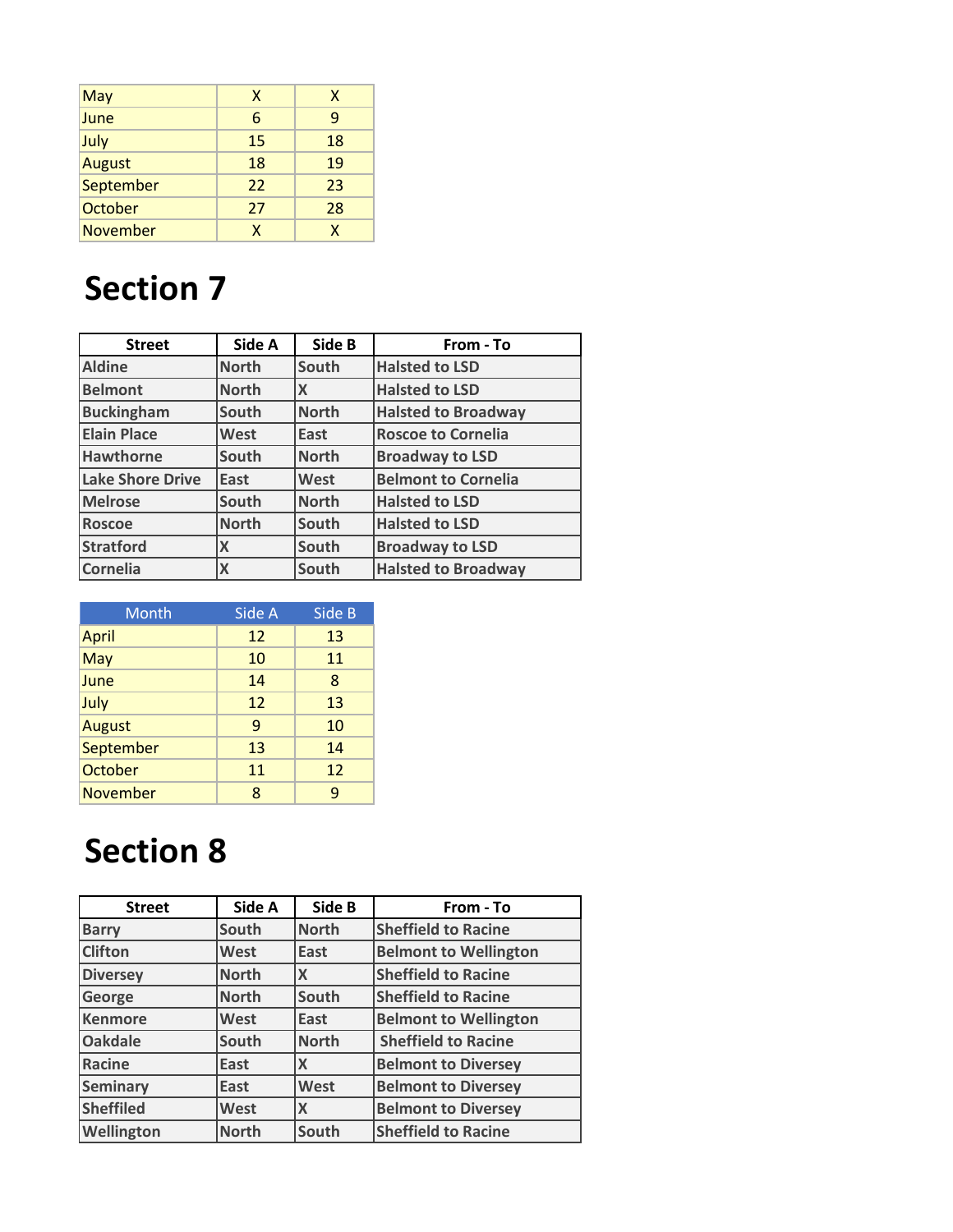| <b>Wolfram</b> | South | North | <b>Racine to Sheffield</b> |
|----------------|-------|-------|----------------------------|
|----------------|-------|-------|----------------------------|

| Month           | Side A | Side B         |
|-----------------|--------|----------------|
| April           | 29     | X              |
| May             | X      | $\overline{2}$ |
| June            | 10     | 13             |
| July            | 19     | 20             |
| <b>August</b>   | 22     | 23             |
| September       | 26     | 27             |
| October         | 31     | X              |
| <b>November</b> | X      |                |

| <b>Street</b>    | Side A       | Side B                    | From - To                     |
|------------------|--------------|---------------------------|-------------------------------|
| <b>Barry</b>     | <b>North</b> | South                     | <b>Halsted to Sheffield</b>   |
| <b>Diversey</b>  | <b>North</b> | $\boldsymbol{\mathsf{X}}$ | <b>Halsted to Sheffield</b>   |
| <b>Fletcher</b>  | South        | <b>North</b>              | <b>Clark to Sheffield</b>     |
| George           | <b>North</b> | South                     | <b>Sheffield to Halsted</b>   |
| <b>Halsted</b>   | East         | West                      | <b>Diversey to Clark</b>      |
| <b>Mildred</b>   | West         | East                      | <b>Wellington to Diversey</b> |
| <b>Nelson</b>    | South        | $\mathsf{x}$              | <b>Sheffield to Wilton</b>    |
| <b>Oakdale</b>   | South        | <b>North</b>              | <b>Halsted to Sheffield</b>   |
| <b>Sheffield</b> | X            | East                      | <b>Belmont to Diversey</b>    |
| Wellington       | <b>North</b> | South                     | <b>Halsted to Sheffield</b>   |
| Wolfram          | South        | <b>North</b>              | <b>Halsted to Sheffield</b>   |

| Month           | Side A | Side B |
|-----------------|--------|--------|
| April           | X      | X      |
| May             | 9      | 12     |
| June            | 15     | 16     |
| July            | 21     |        |
| <b>August</b>   | 24     | 25     |
| September       | 28     | 29     |
| October         | X      | X      |
| <b>November</b> | 10     | 11     |

| <b>Street</b>           | Side A       | Side B       | From - To                          |
|-------------------------|--------------|--------------|------------------------------------|
| <b>Barry</b>            | <b>North</b> | South        | <b>Lake Shore Drive to Clark</b>   |
| <b>Briar</b>            | South        | <b>North</b> | <b>Lake Shore Drive to Halsted</b> |
| <b>Cambridge</b>        | East         | West         | <b>Belmont to Briar</b>            |
| <b>Hudson</b>           |              | West         | <b>Belmont to Dead End</b>         |
| <b>Lake Shore Drive</b> | East         | West         | <b>Belmont to Wellington</b>       |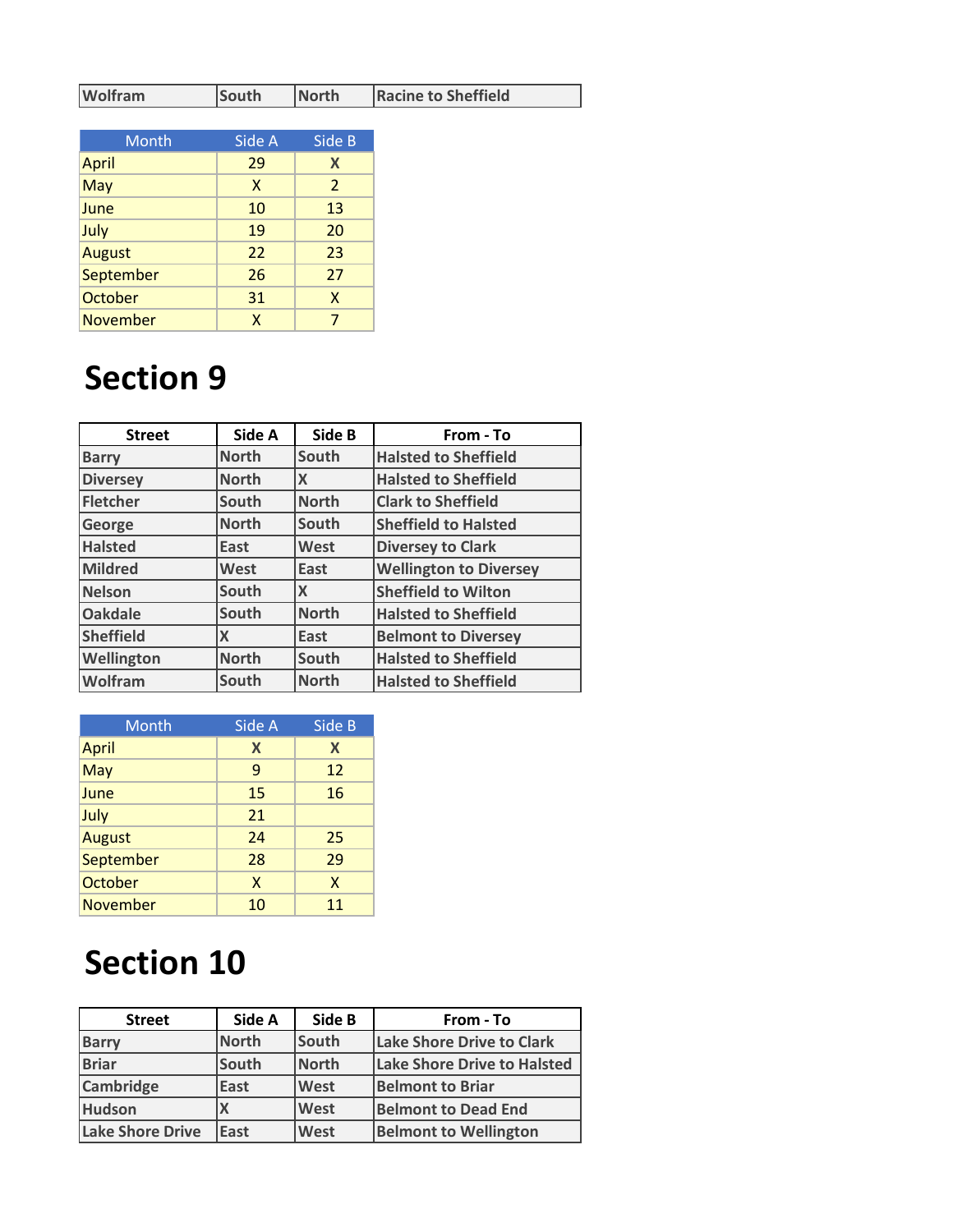| <b>Orchard</b>    | East        | West         | <b>Belmont to Dead End</b>    |
|-------------------|-------------|--------------|-------------------------------|
| <b>Pine Grove</b> | West        | East         | <b>Barry to Wellington</b>    |
| <b>Pine Grove</b> | <b>West</b> | East         | <b>Belmont to Dead End</b>    |
| <b>Waterloo</b>   | <b>West</b> | <b>East</b>  | <b>Wellington to Dead End</b> |
| Wellington        | South       | <b>North</b> | Lake Shore Drive to Halsted   |

| Month           | Side A         | Side B                  |
|-----------------|----------------|-------------------------|
| <b>April</b>    |                | 1                       |
| May             | 5              | 6                       |
| June            | $\overline{2}$ | $\overline{3}$          |
| July            | 7              | $\mathbf{1}$            |
| <b>August</b>   | 4              | 5                       |
| September       | $\mathbf{1}$   | $\overline{\mathbf{z}}$ |
| October         | 6              | 7                       |
| <b>November</b> | 3              |                         |

| <b>Street</b>           | Side A       | Side B | From - To                     |
|-------------------------|--------------|--------|-------------------------------|
| <b>Burling</b>          | <b>West</b>  | East   | <b>Diversey to Oakdale</b>    |
| <b>Cambridge</b>        | East         | West   | <b>Diversey to Surf</b>       |
| <b>Commonwealth</b>     | West         | East   | <b>Diversey to Oakdale</b>    |
| <b>Diversey</b>         | <b>North</b> | X      | Lake Shore Dr to Sheridan     |
| <b>Diversey</b>         | <b>North</b> | X      | <b>Sheridan to Halsted</b>    |
| <b>Lake Shore Drive</b> | East         | West   | <b>Diversey to Wellington</b> |
| <b>Oakdale</b>          | <b>North</b> | South  | <b>LSD to Halsted</b>         |
| <b>Orchard</b>          | East         | West   | <b>Diversey to Clark</b>      |
| <b>Pine Grove</b>       | West         | East   | <b>Diversey to Wellington</b> |
| Surf                    | South        | North  | <b>Commonwealth to Clark</b>  |

| <b>Month</b>    | Side A | Side B                   |
|-----------------|--------|--------------------------|
| <b>April</b>    | 5      | 6                        |
| May             | 3      | 4                        |
| June            | 7      | $\mathbf{1}$             |
| July            | 5      | 6                        |
| <b>August</b>   | 2      | 3                        |
| September       | 6      | 7                        |
| October         | 4      | 5                        |
| <b>November</b> | 1      | $\overline{\mathcal{L}}$ |

| <b>Street</b>   | Side A       | Side B       | From - To                |
|-----------------|--------------|--------------|--------------------------|
| <b>Bosworth</b> | West         | East         | <b>Addison to Roscoe</b> |
| <b>Cornelia</b> | <b>North</b> | <b>South</b> | <b>Ashland to Racine</b> |